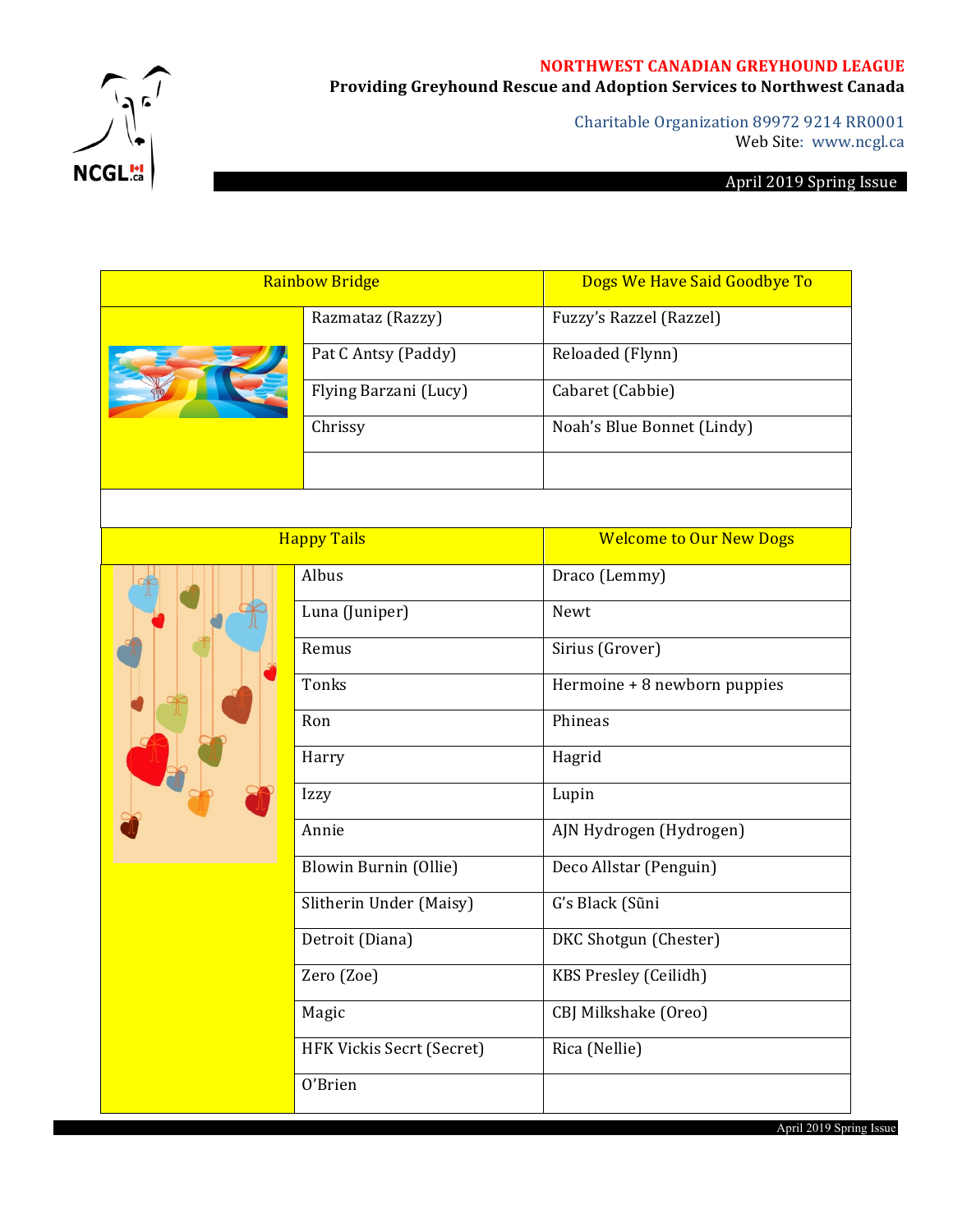### **Portable Canine First Aid Kit**

You can make your own (see below) or purchase a ready-made one. Many vets carry them though if purchasing a ready-made one, you may need to add a few things. Purchasing a good book on canine first aid is a great idea and you can keep it with the kit.

Disposable rubber gloves

Hand sanitizer

Pre-moistened antibacterial wipes

Several gauze pads of different sizes

Roll of vet wrap

Betadine antibacterial (liquid) soap

Roll of gauze for bandaging paws

Small pair of scissors

Ice pack or chemical pack

Small bottle of pepto bismal (or pills)

Antihistamine tablets for allergic reaction (Chlortipalon – a 65 lb dogs can have 12 mg twice daily)

Package of tissues or cotton balls

Buffered aspirin (NOT Tylenol or ibuprofen or other aspirin substitutes)

Gravol or travel tabs (50 mg)

Polysporin or other antibiotic cream (one with pain relief)

Either 3% hydrogen peroxide solution or activated charcoal to induce vomiting (if dog has swallowed anything sharp do not induce vomiting)

Witch hazel (excellent for cuts, scrapes and bruises)

Copies of your pets' vaccination history

Phone numbers for your vet and poison control

Copy of anaesthetic protocols for greyhounds

Water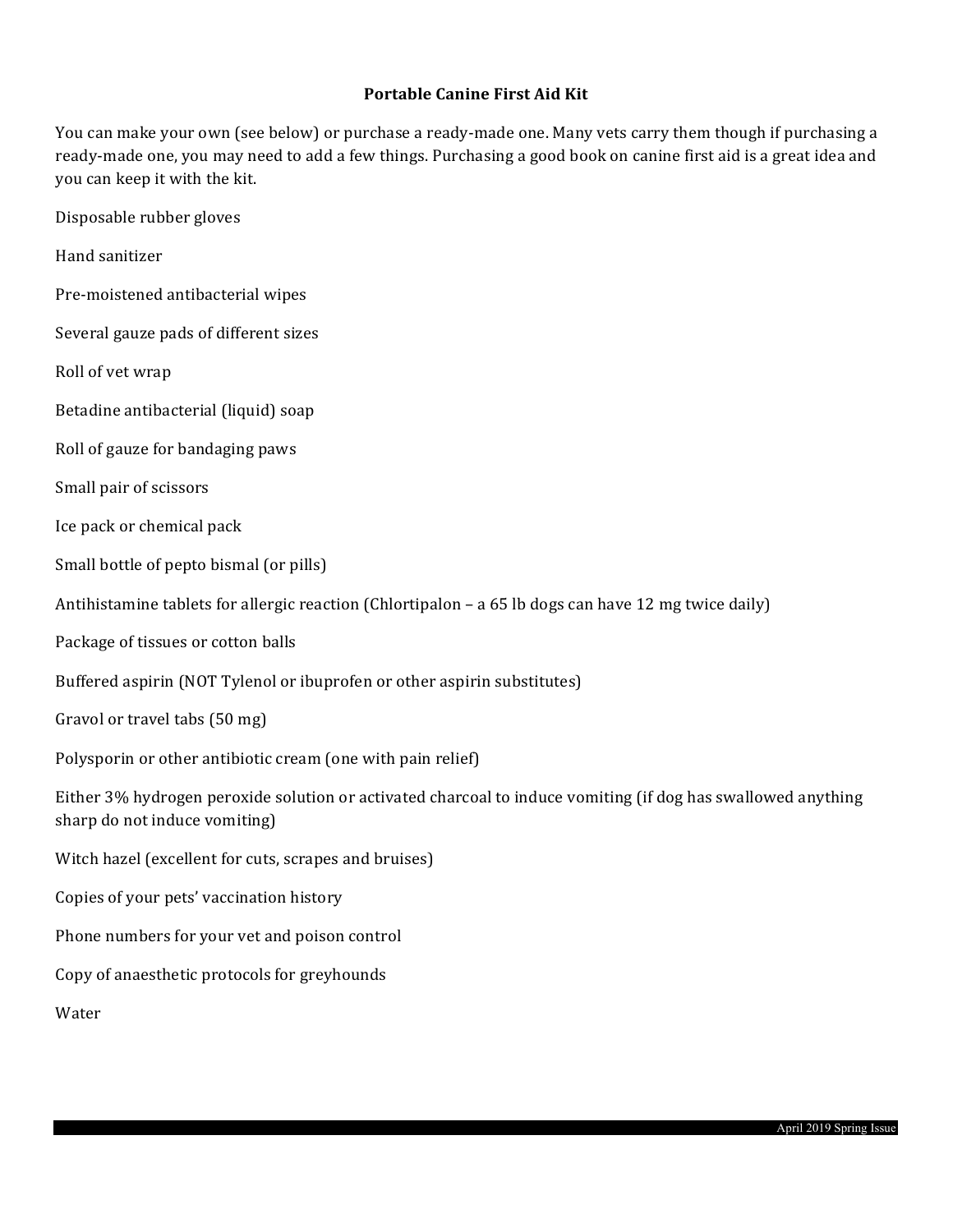#### **Protecting your greyhounds in emergencies**

A few simple things you can do to protect your greyhounds:

**FIRST**: In your wallet next to your driver's licence, you should have a card that reads: In case of emergency, I have pets. Please call \_\_\_\_\_\_\_\_\_\_\_ to care for them. Insert a neighbour or friend's name and phone number. This will help if you are ever in a car accident. Make sure that person has a key to your house and instructions on care.

**ALWAYS** fill your gas tank when it's half full as after an emergency, gas will be for emergency vehicles only.

**PURCHASE** stickers for doors and windows of the house informing firefighters of how many animals are normally in the residence in case of fire.

Heimlich manoeuver for choking dogs: If the **dog** is standing, put your arms around the tummy joining your hands together into a fist and push firmly up and forward, just behind the rib cage. Place the **dog** on its side afterward and get it to a vet.

Don't mistake a *reverse sneeze* for choking. A reverse sneeze is a rapid, noisy intake of air through the nose that is caused by spasm of the throat or soft palate. It's scary if you haven't heard it before. It's loud and often repeated several times. Gently stroke the dog's throat or softly blow air into its nose, which causes it to swallow and generally stops the reverse sneezing. Panicking will only make it worse, so try not to do that. All kinds of things can irritate from a collar that is too tight, to a change in temperature, or cleaners or perfumes. It almost looks and sounds as if the dog is having an asthma attack but it isn't. Most dogs do this, and it is much worse in dogs with shortened noses (which fortunately we don't have to deal with).

### "FOR THE LOVE OF DOGS" BC VALENTINE GALA FUNDRAISER COMMITTED DEGALLATING Committee

On Saturday, February 2<sup>nd</sup>, 2019 the 2<sup>nd</sup> Annual Fundraiser "For the Love of Dogs" was attended by 100 people who were entertained once again with greyt music, wonderful food and an awesome Silent Auction with an array of goodies donated by many of our supporters. We know that many went home with some greyt bargains....and NCGL was the recipient of 100% of those purchase funds.

Further details can be seen on the NCGL website at http://www.ncgl.ca/eventsnews/special-events/

Stay tuned for news on the 20 years in 2020 celebration! You won't want to miss out on this event!

### **Hermione's puppies** – greyhound x Irish wolfhound – 6.5 weeks old – check them out on the website!

Arya – female, blue Bronn – male, blue Brienne – female, apricot Dani – female, parti-colour  $Drogo (nko 0ak) - male, blue/fawn$  Jon – male, blue Sanza – female, parti-colour Tyrion – male, white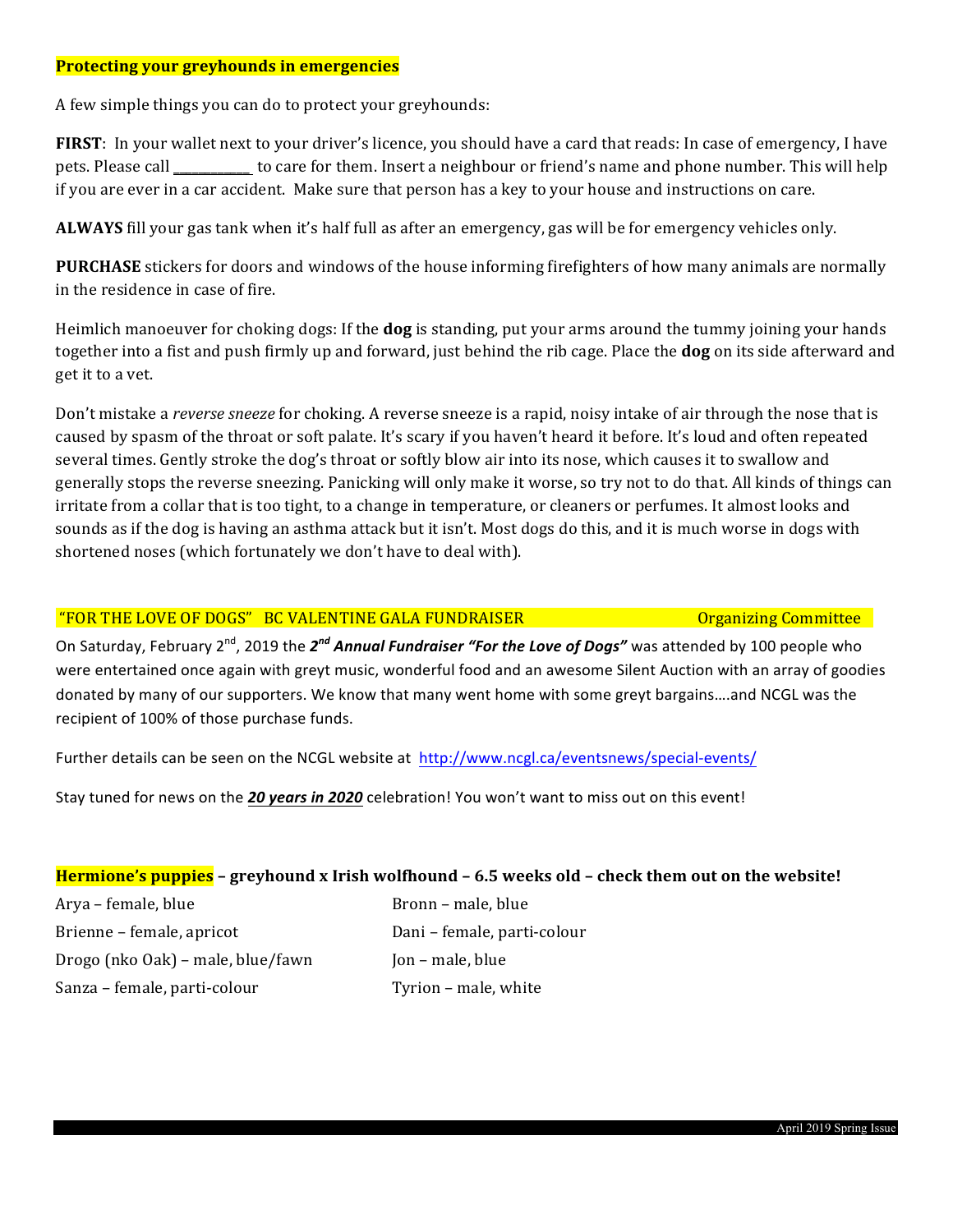### **UPCOMING EVENTS**

#### **BowDog Adoptathon** Date: May 4

Time: 10:00 am - 3:00 pm

#### **Venue**

*6909 Farrell Road SE Calgary, Alberta T2H 0T3 Canada*

#### **PET-A-PALOOZA CALGARY** Date: July 27

Time: 10:00 am - 4:00 pm

#### **Venue**

Eau Claire Market 

200 Barclay Parade SW Calgary, Alberta T2P 4R5 Canada

## **April is Bosley's Pet Appreciation Month**



## **FEATURING NORTHWEST CANADIAN GREYHOUND LEAGUE**

## **DURING PET APPRECIATION MONTH 2019**

## **APRIL 1st-30th, 2019**

We are very excited to announce that Bosley's-Ladner Store #7007 has selected Northwest Canadian Greyhound League (NCGL) as their charity of choice to participate in their Pet Appreciation Month 2019.

For the full month of April, NCGL will be featured daily at: **5263 Ladner Trunk Road, Ladner, BC V4K 1W4**. NCGL will have an information table with brochures, a supply of adoption/foster/volunteer applications and signage inside the store. Bosley's will be collecting cash donations every day and at the end of the campaign will present a cheque to NCGL for the donations collected.

On **Friday, April 26th, and Sunday April 28th, 2019**, NCGL volunteers will hold **Meet & Greets** at the store, **from 1:00 pm to 3:00 pm**. Please be sure to drop by and meet the Greyhounds.

April 2019 Spring Issue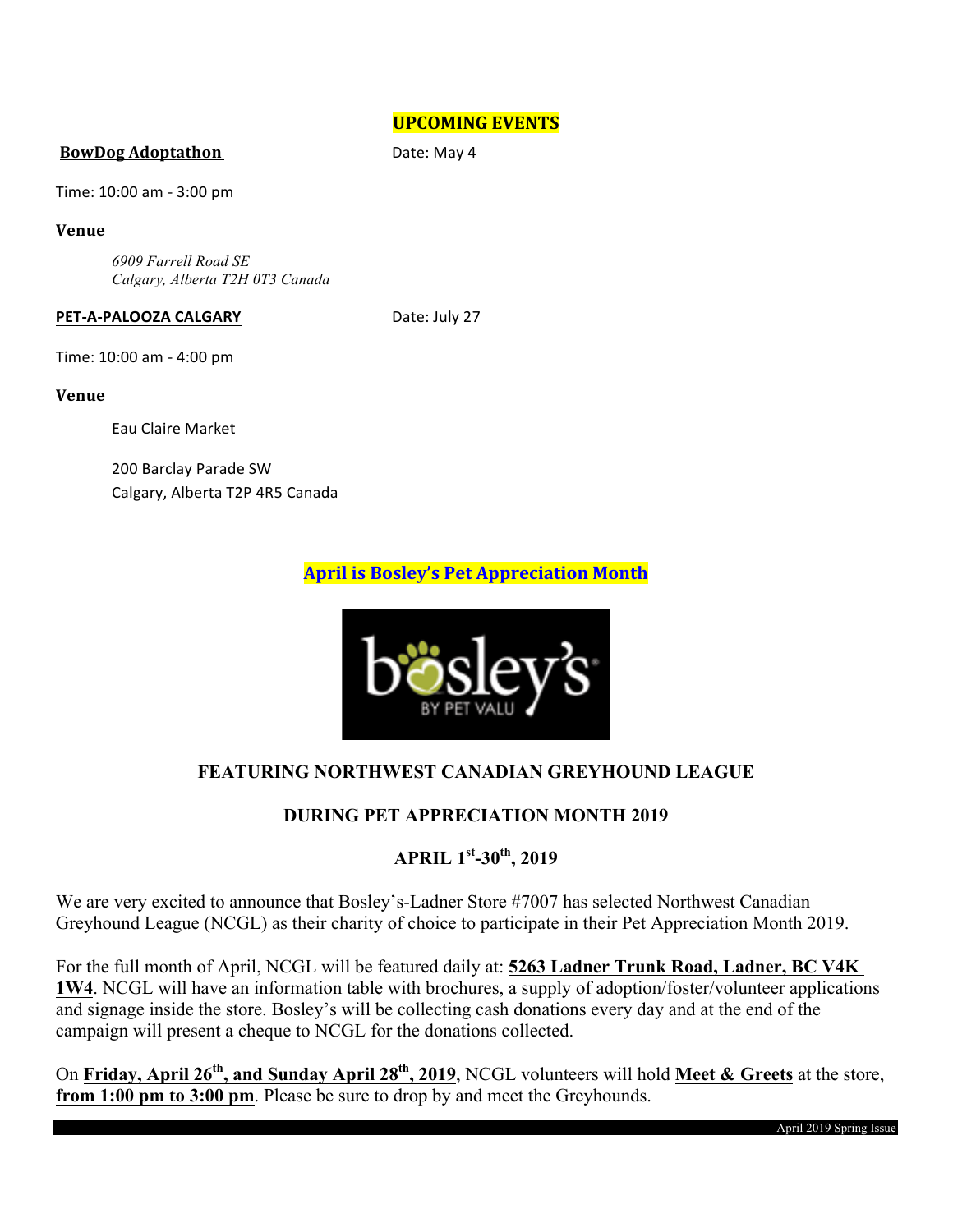## *THANK YOU FOR HELPING US HELP THE GREYHOUNDS!*

### **10th Anniversary of Great Global Walk!**

June 9. Details of time, place and registration to come. Mark your calendars and keep your eye on the NCGL events page. 

### **Is my greyhound too fat?**

How do you tell if your greyhound is overweight, underweight, or just right? The quick answer is if you can see the last three ribs your dog is in good weight. If more are showing your dog needs more food and if you can't find those ribs at all, it's diet time!

However age and health have a lot to do with it too. If you have a young, active dog, it is going to be much more difficult to keep those hipbones and vertebrae from protruding. Or if you are feeding a raw diet, it's harder to keep weight on them. Most greyhounds require cooked grains in their raw diet to be able to put on and keep on any weight. If your dog is older (over  $\theta$ ) then you will find that even if those last three ribs show, they still probably carry more weight around their loins. To a certain extent this is fine, however you don't want too much extra weight or it makes it harder on their joints.

Depending on your vet isn't always best, as they are often not used to seeing greyhounds and their idea of an ideal weight may really be more than your greyhound should be carrying.

If you have to diet, do it gradually so your dog doesn't take up stealing from the table or counter surfing, or worse yet, filling up on books or other indigestibles. Cut back 1/4 cup once a day. It will come off more slowly, but is more likely to stay off. And a secret: if your dog is hungry because it isn't getting enough food, use canned green beans to add to its food to fill it up without putting on the pounds. Or add a big spoonful of canned pumpkin. Adding lean cooked meat instead of kibble will also help. If you need to add weight, simply add a snack at bedtime or lunch, remembering to cut that back once the dog approaches a good weight.



Your dog should NOT look like this!